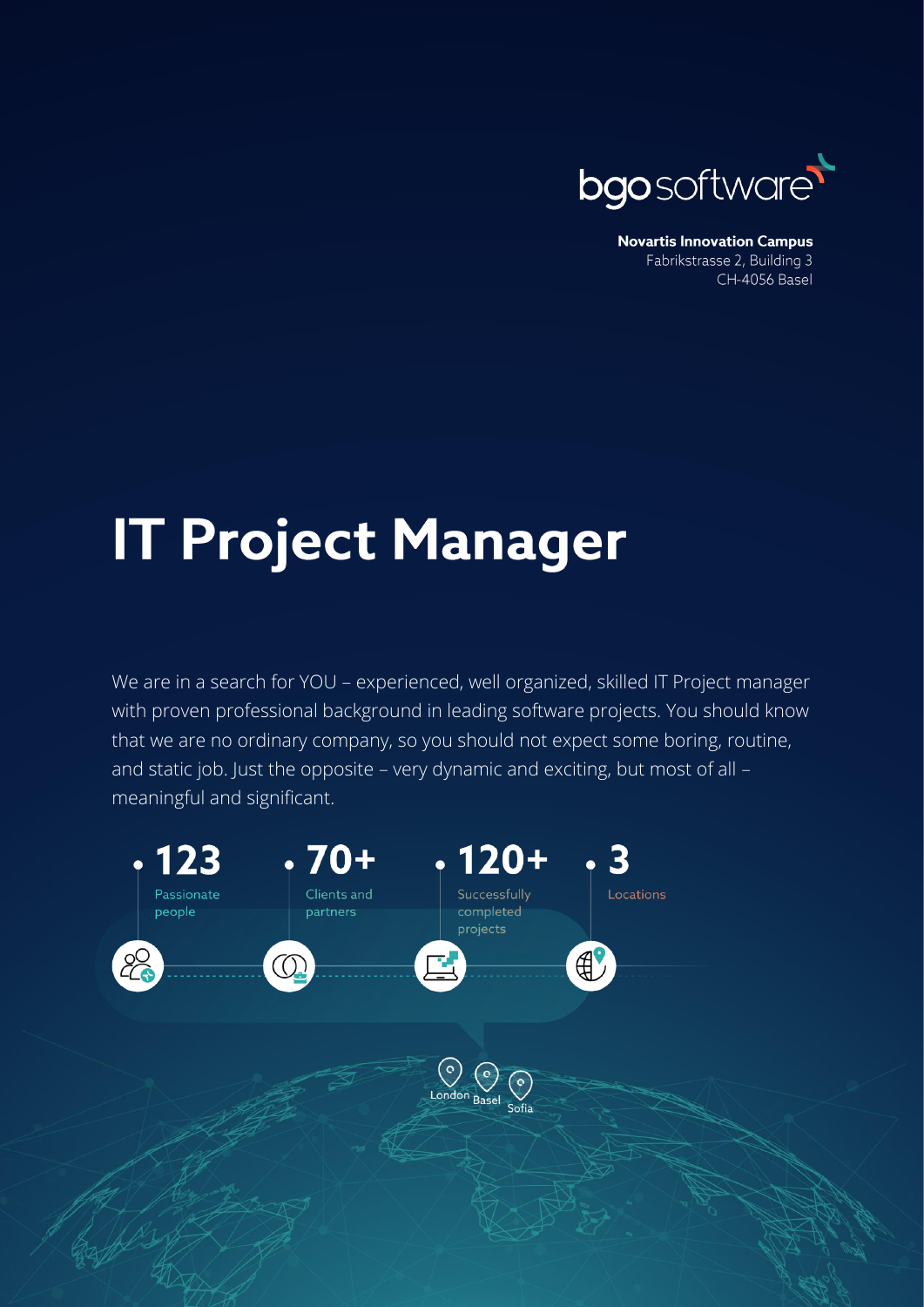## **The Company**

OVER 10 YEARS OF EXPERIENCE IN DIGITAL HEALTH

We are advisors, designers, and developers who help pharmaceutical, biotech and healthcare organisations **overcome technology challenges, build innovative business models, optimise and automate processes and increase customer satisfaction.**



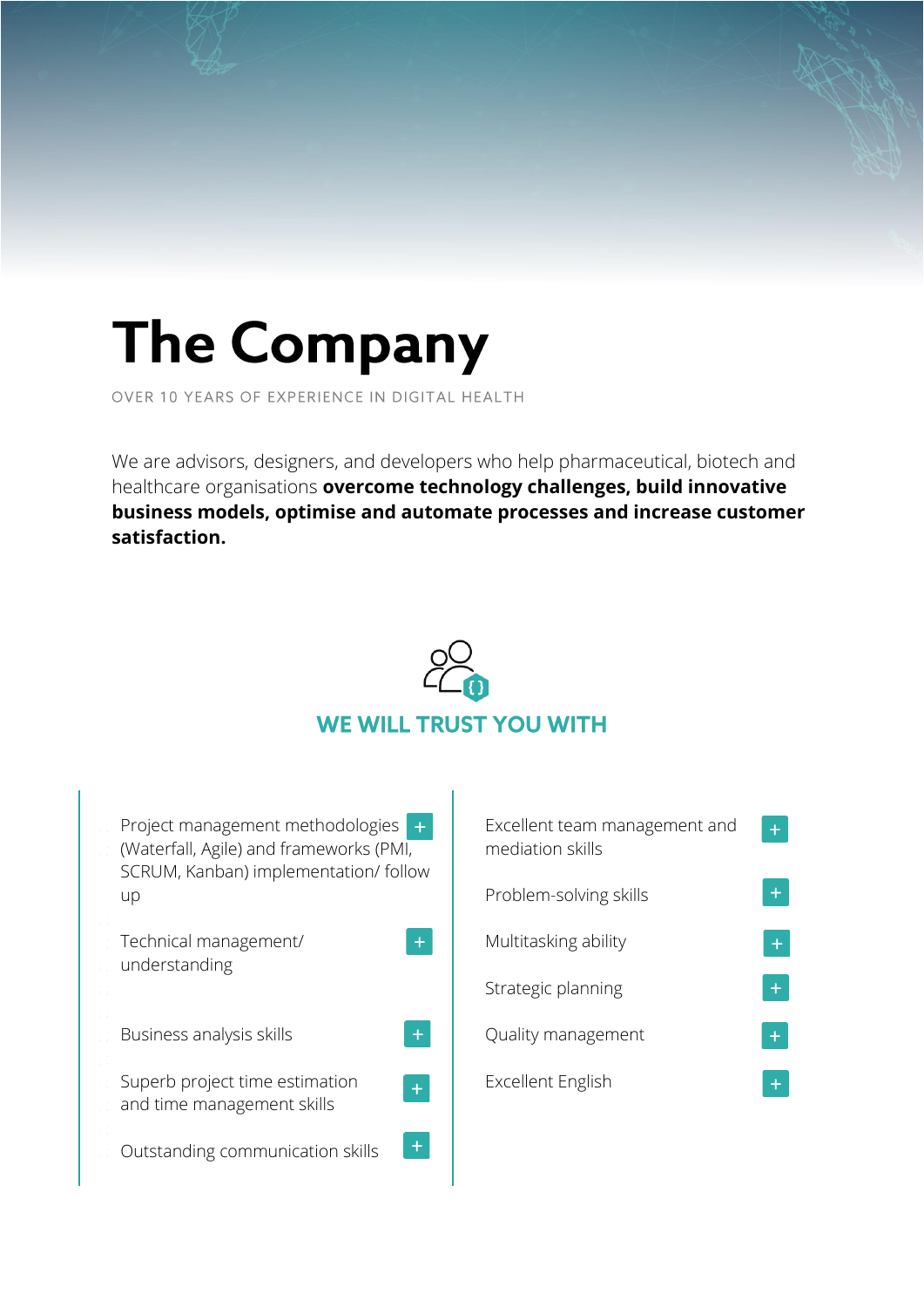